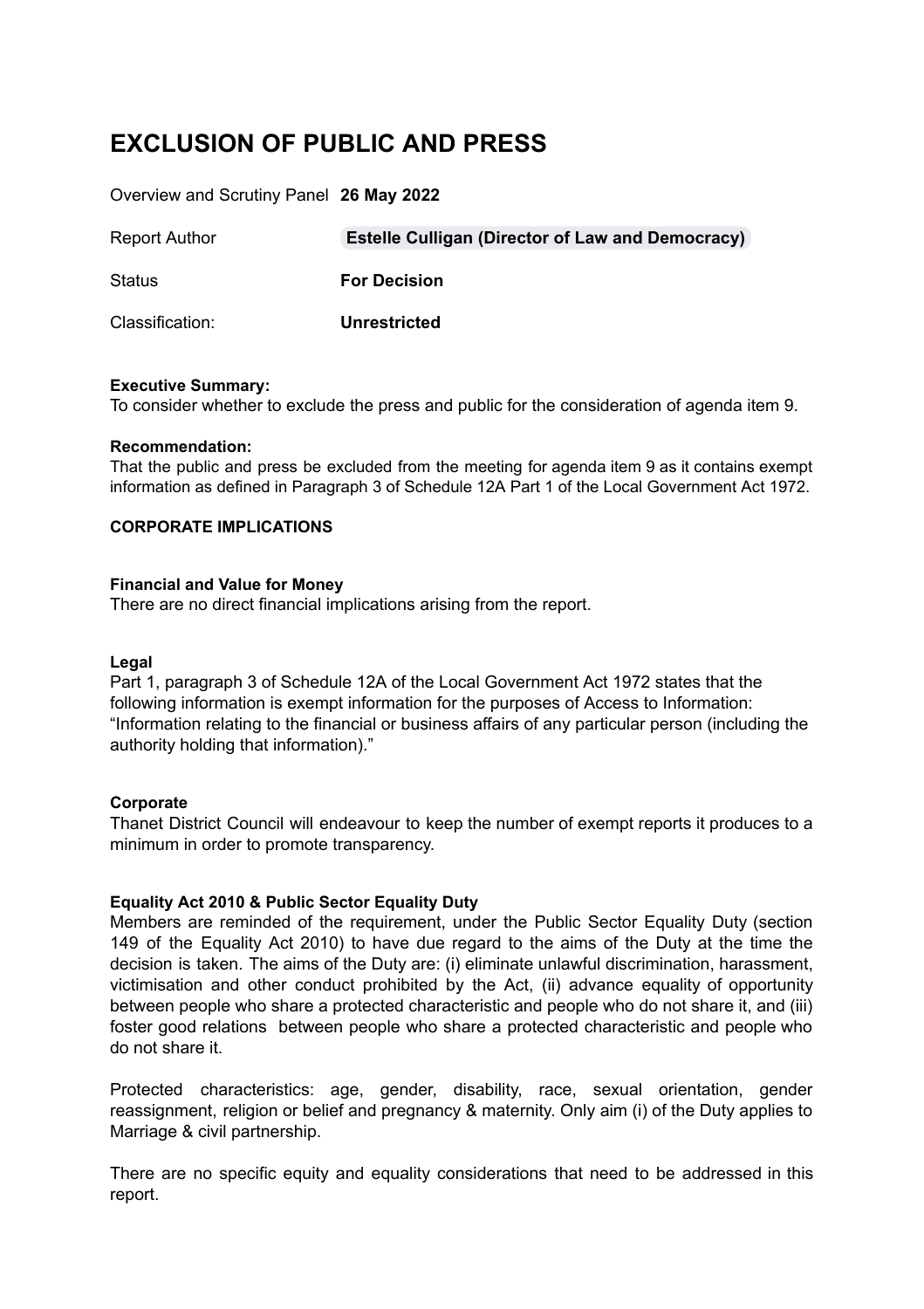### **1.0 Introduction and Background**

1.1 Whilst the starting point for all public meetings of the Council is to admit the public and press, they may be excluded from meetings whenever it is likely, in view of the nature of the business to be transacted that confidential or exempt information would be disclosed. Under such circumstances, confidential or exempt information may be excluded from the public agenda. The public and press must be excluded from meetings if confidential information will be considered and disclosed, and such material must be excluded from the public agenda.

### **Meaning of confidential information**

1.2 Under the Local Government Access to Information Act 1985 and Regulations made under that Act, changes were made to the Local Government Act 1972 (LGA 1972), which regulate and promote the openness and transparency of council meetings. There are exceptions to this rule and section 100I of the LGA 1972 states that Schedule 12A of the LGA 1972 includes the list of issues which are confidential and therefore exempt from the Access to Information Procedure Rules and can be discussed in restricted session.

## **Exempt information – discretion to exclude public**

1.3 The public may be excluded from meetings whenever it is likely in view of the nature of the business to be transacted or the nature of the proceedings that "exempt" information would be disclosed as defined by Schedule 12A Part 1 of the LGA 1972.

### **2.0 Exempt information**

2.1 The relevant section is paragraph 3 of Schedule 12A Part 1 of the Local Government Act 1972:

# **Paragraph 3**

Information relating to the financial or business affairs of any particular person (including the authority holding that information).

# **3.0 Reason Why Agenda Item 9 is considered to be "exempt"**

3.1 The reports relate to an individual and contain personal information.

# **4.0 Justification/Public Interest Test**

4.1 The Council/Committee must consider the public interest test. Section 10 of part ll of Schedule 12A states:

"Information which—